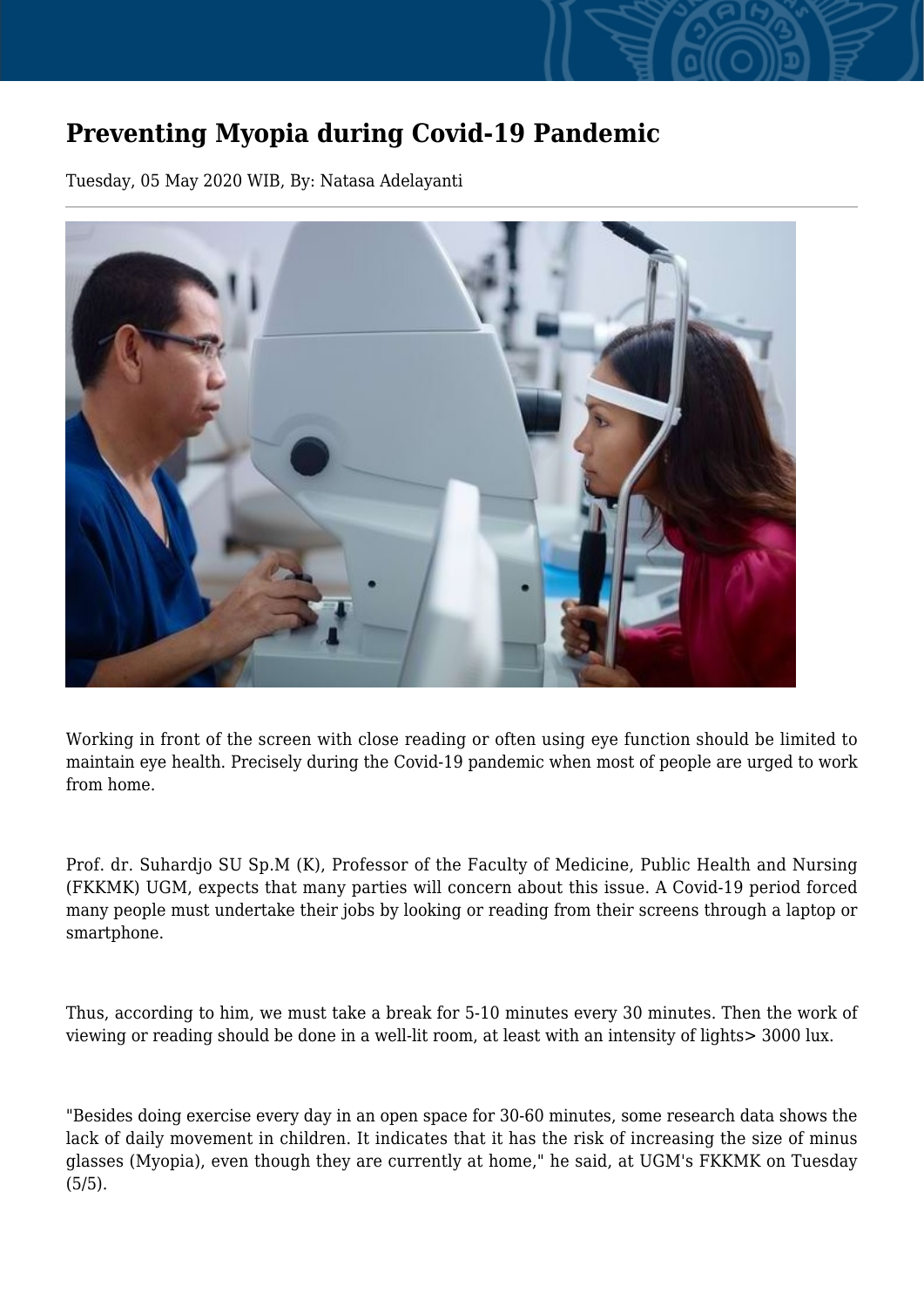Myopia is an eye refraction disorder, which is also called a minus eye or nearsightedness. People with Myopia are not able to capture the shadow of objects that are far away located right on the retina. This condition causes people with Myopia to have difficulties when seeing distant objects, but it is clear when seeing near objects.

"A person is called that she or he has Myopia when their glasses needed minus more than 0.5 diopters to correct vision. It is a disease that cannot be treated and continues to grow, but can be controlled by its progression," Suhardjo said.

In his research with Dr. Mohammad Nafis Sabirin Mara mentioned the reasons for the process of Myopia are closely related to the length of the eyeball. As a baby, the length of the eyeball tends to be short, then as we get older it will develop and reach a standard height at the age of the children (around the age of 11 years), and if the process of increasing the eyeball length exceeds, then someone should have Myopia.

"High Myopia can develop into complications of increasingly severe disease such as glaucoma, retinal detachment, cataracts, and maculopathy. "Besides, early Myopia that has not immediately fixed properly will risk obstructing the development of visual function that causes lazy eye sufferers, amblyopia," he said.

Citing Kovin's opinion, Suhardjo, in his research, said the impact of social and economic losses due to Myopia. The world loss due to Myopia in 2015 was equivalent to 250 billion US dollars. There is estimation presented that the cost of managing Myopia in the world is around 20 billion US dollars for five years, while the evaluation of potential loss of world productivity related to untreated Myopia is at 244 billion US dollars per year.

"This figure can illustrate how Myopia has a tremendous social and economic impact. Therefore, since it is very vital, we need to pursue the prevention or control of Myopia," he added.

Various studies show that more time spent outdoors is effective in preventing or delaying the onset of Myopia. Sun exposure (3.3 hours per day) during outdoor activities significantly reduces the risk of Myopia.

Also, limiting the time for close reading and viewing the screen on electronic devices such as smartphones and televisions is very useful. Delaying the onset of Myopia or slowing the rate of development of Myopia will reduce the likelihood of complications and broader adverse effects.